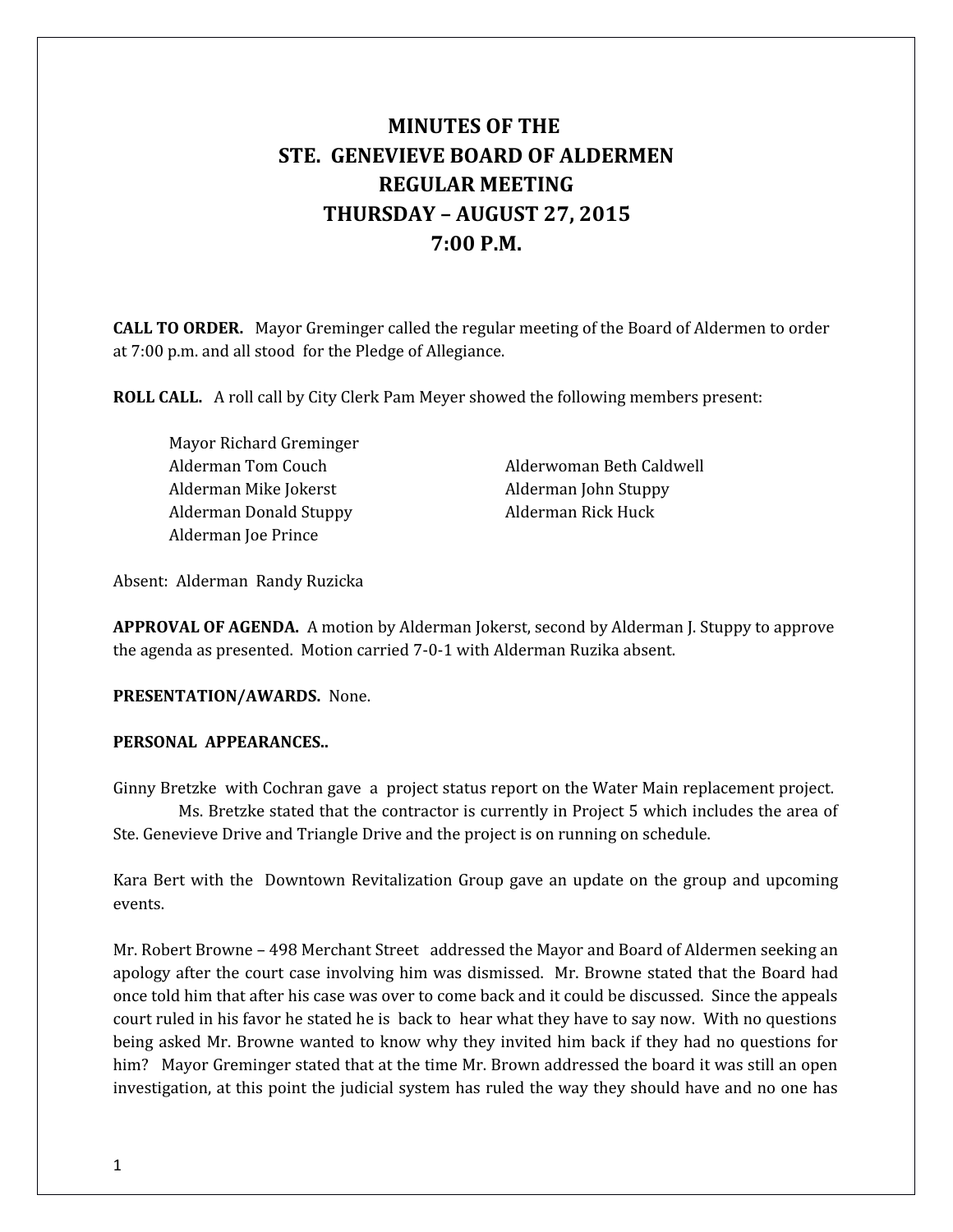any questions. At this point Mr. Browne stated that is because no one cares that he had been tortured now for several years and nothing has been done until it was posted on Facebook. After some discussion Alderman Couch asked Mr. Browne what it was he exactly wanted from the City? Mr. Browne stated that he though him and his girlfriend are owed an apology for what they have gone through. At this time, Prosecuting Attorney Carl Kinsky spoke from his seat and apologized to Mr. Browne, stating he was sorry, as a prosecutor he has difficult decisions to make and sometimes he does make mistakes. Even after the apology Mr. Browne continue to say that no one in the City cared. Mayor Greminger stated "he disagrees with him and that the City is doing what we can do now. Do we need to do more? Maybe so."

**CITY ADMINISTRATOR REPORT.** See attached report.

**STAFF REPORTS.** 

**Kenny Steiger, Fire Chief** (See Attached Report)

**Petree Powell, Community Development Administrator** (See Attached Report)

**Steve Wilson, Alliance Water Resources** (See Attached Report)

## **COMMITTEE REPORTS.**

Alderman Jokerst reported on the recent Channel 990/991 meeting. It was reported that they will be adopting a formal budget for the first time.

### **CONSENT AGENDA**

**Minutes – Board of Aldermen – Regular Meeting – August 13, 2015.** A motion by Alderman D. Stuppy, second by Alderwoman Caldwell to approve the Minutes of the Regular meeting of the Board of Alderman from August 13, 2015. Motion carried 7-0-1 with Alderman Ruzicka absent.

**Approval of July – 2015 Treasurer's Report.** A motion by Alderman Prince, second by Alderman Jokerst to approve the Treasurer's Report for July, 2015. Motion carried Alderman Prince, second by Alderman Jokerst. Motion carried 7-0-1 with Alderman Ruzicka absent.

**A public hearing will be held to give the citizens an opportunity to comment on the property tax rates proposed to be set by the City of Ste. Genevieve a political subdivision. The tax rates shall be set to produce revenues which the budget for the fiscal year 2016 shows to be required from the property tax.** Mayor Greminger opened the public hearing at 7:43 p.m. There being no comments the public hearing was closed by Mayor Greminger at 7:43 p.m.

**RESOLUTION 2015 – 42.** A RESOLUTION TO SHOW SUPPORT OF THE BOARD OF ALDERMEN OF THE CITY OF STE. GENEVIEVE, MISSOURI FOR THE ESTABLISHMENT OF A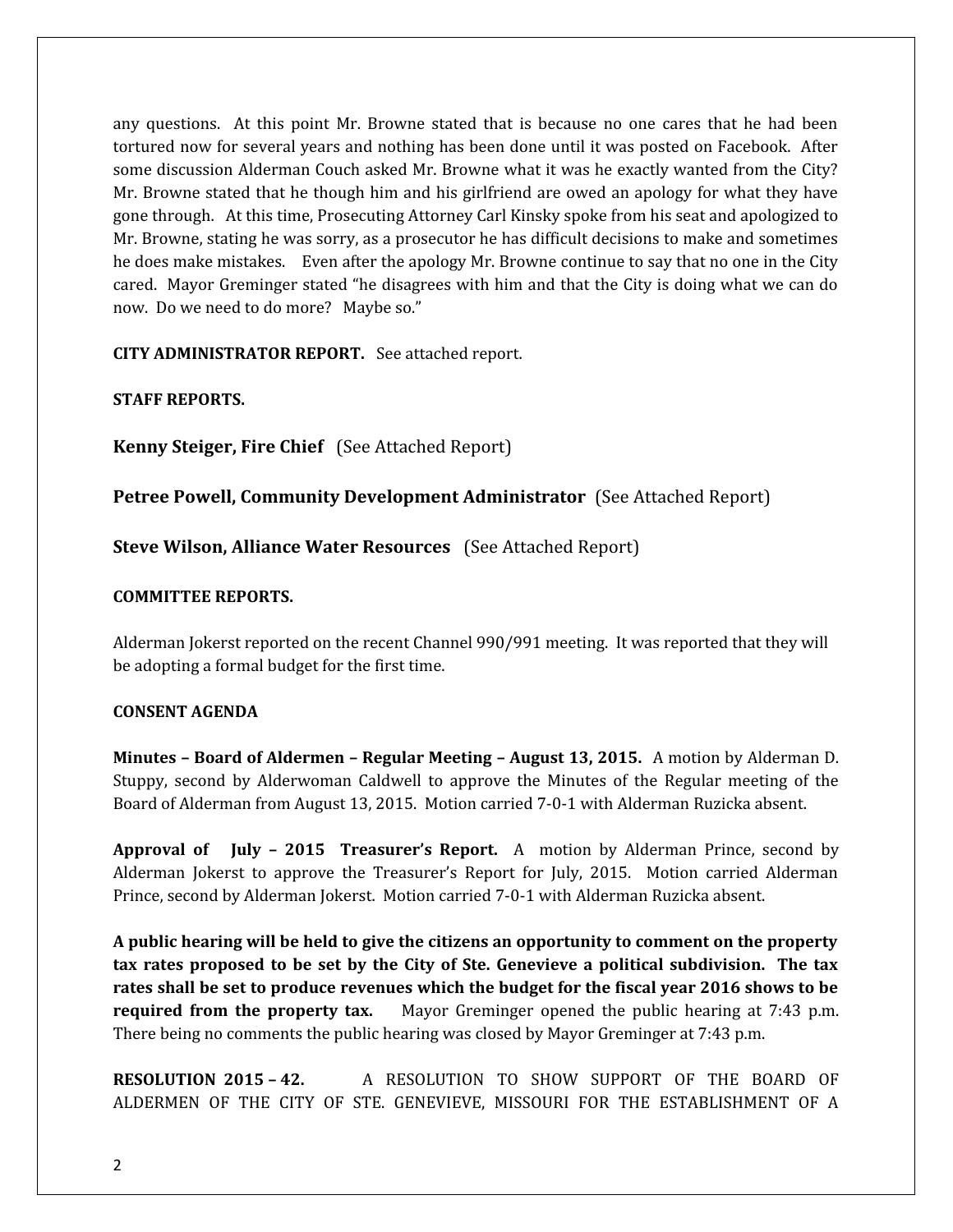NATIONAL PARK SITE AND AFFILIATE AREA IN STE. GENEVIEVE, MISSOURI. A motion by Alderwoman Caldwell, second by Alderman Couch to approve Resolution 2015-42. Motion carried 7-0-1 with Alderman Ruzicka absent.

#### **OLD BUSINESS.** None.

#### **NEW BUSINESS.**

**BILL NO. 4053.** AN ORDINANCE LEVYING TAXES FOR THE YEAR 2015. 1<sup>ST</sup> READING. A motion by Alderman Jokerst, second by Alderman Prince, Bill No. 4053 was placed on its first reading, read by title only, considered and passed with a 7-0-1 vote of the Board of Aldermen with Alderman Ruzicka absent. A motion made by Alderwoman Caldwell, second by Alderman Prince to proceed with the second and final reading of Bill No. 4053. Motion carried 7-0-1 with Alderman Ruzicka absent. A motion by Alderman Jokerst, second by Alderman D. Stuppy, Bill No. 4053 was placed on its second and final reading, read by title only, considered and passed by a roll call vote as follows: Ayes: Alderwoman Beth Caldwell, Alderman John Stuppy, Alderman Mike Jokerst, Alderman Joe Prince, Alderman Richard Huck, Alderman Tom Couch and Alderman Donald Stuppy. Nays: None Absent: Alderman Randy Ruzicka Motion carried 7-0-1. Thereupon Bill No. 4053 was declared Ordinance No. 3990 signed by the Mayor and attested by the City Clerk.

**BILL NO. 4054.** AN ORDINANCE AUTHORIZING THE MAYOR TO ENTER INTO A DATA EXCHANGE AGREEMENT WITH THE STE. GENEVIEVE COUNTY ASSESSOR'S OFFICE TO OBTAIN BASE MAP DATA AND MONTHLY UPDATES TO SERVE AS THE BASE INFORMATION FOR THE CITY'S WEB-BASED GEOGRAPHIC INFORMATION SYSTEM (GIS). 1 1<sup>ST</sup> READING. A motion by Alderman Jokerst, second by Alderman Prince, Bill No. 4054 was placed on its first reading, read by title only, considered and passed with a 7-0-1 vote of the Board of Aldermen with Alderman Ruzicka absent. A motion made by Alderman Huck, second by Alderman D. Stuppy to proceed with the second and final reading of Bill No. 4054. Motion carried 7-0-1 with Alderman Ruzicka absent. A motion by Alderman Prince, second by Alderman Jokerst, Bill No. 4054 was placed on its second and final reading, read by title only, considered and passed by a roll call vote as follows: Ayes: Alderwoman Beth Caldwell, Alderman John Stuppy, Alderman Mike Jokerst, Alderman Joe Prince, Alderman Richard Huck, Alderman Tom Couch and Alderman Donald Stuppy. Nays: None Absent: Alderman Randy Ruzicka Motion carried 7-0-1. Thereupon Bill No. 4054 was declared Ordinance No. 3990 signed by the Mayor and attested by the City Clerk.

**BILL NO. 4055.** AN ORDINANCE AUTHORIZING THE MAYOR TO ENTER INTO AN AGREEMENT WITH THOUVENOT, WADE & MOERCHEN, INC. (TWM) TO PROVIDE A WEB BASED MAPPING PLATFORM AND GEOGRAPHIC INFORMATION SYSTEM (GIS).  $1^{ST}$  READING. A motion by Alderman Prince, second by Alderwoman Caldwell, Bill No. 4055 was placed on its first reading, read by title only, considered and passed with a 7-0-1 vote of the Board of Aldermen with Alderman Ruzicka absent. A motion made by Alderman Prince, second by Alderman D. Stuppy to proceed with the second and final reading of Bill No. 4055. Motion carried 7-0-1 with Alderman Ruzicka absent. A motion by Alderman Prince, second by Alderman Jokerst, Bill No. 4055 was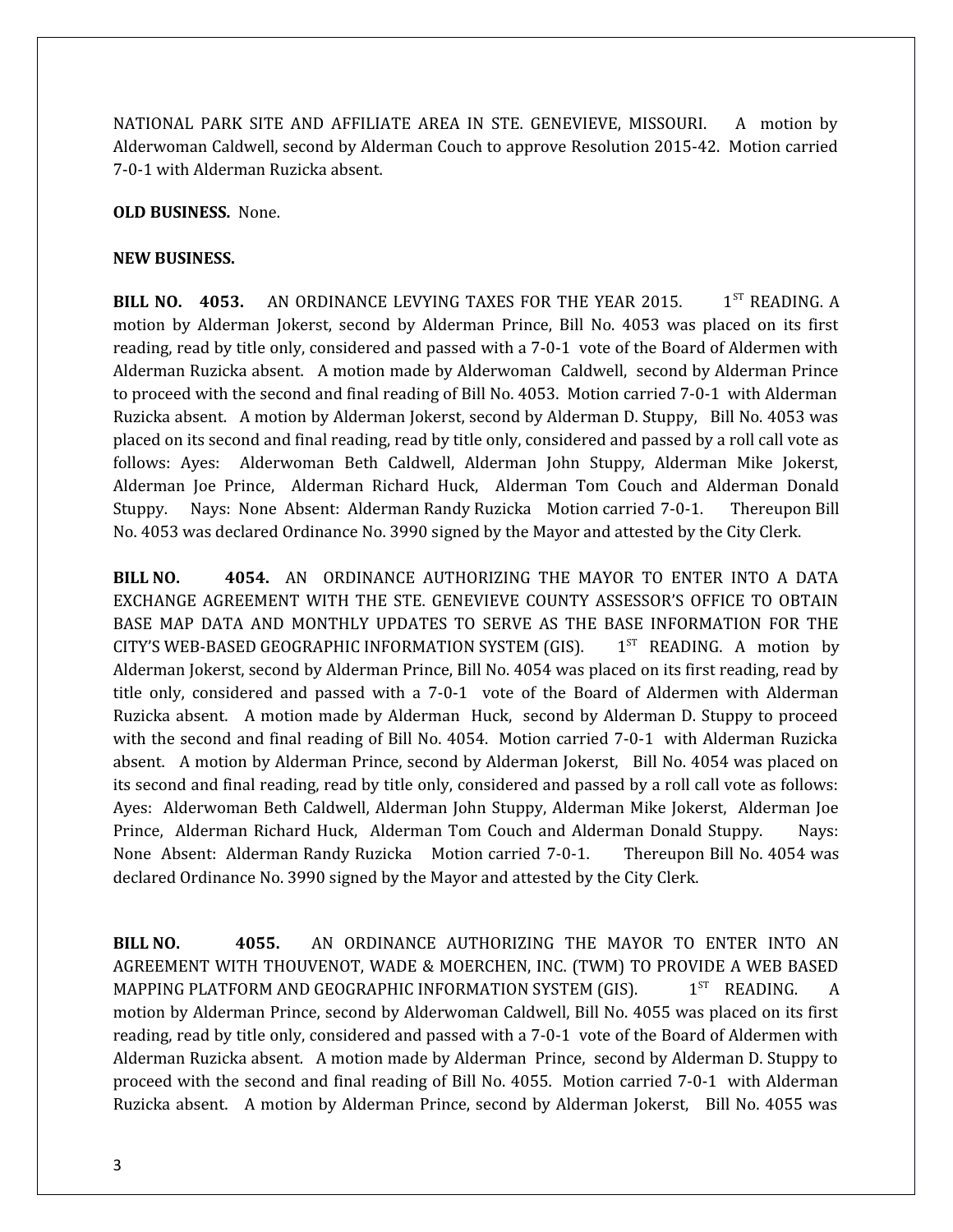placed on its second and final reading, read by title only, considered and passed by a roll call vote as follows: Ayes: Alderwoman Beth Caldwell, Alderman John Stuppy, Alderman Mike Jokerst, Alderman Joe Prince, Alderman Richard Huck, Alderman Tom Couch and Alderman Donald Stuppy. Nays: None Absent: Alderman Randy Ruzicka Motion carried 7-0-1. Thereupon Bill No. 4055 was declared Ordinance No. 3991 signed by the Mayor and attested by the City Clerk.

**BILL NO. 4056.** AN ORDINANCE APPROVING A BUDGET AMENDMENT TO THE CITY OF STE. GENEVIEVE FISCAL YEAR 2015 BUDGET RELATING TO THE TOURISM COMMISSION. 1st READING. A motion by Alderman Jokerst, second by Alderman D. Stuppy, Bill No. 4056 was placed on its first reading, read by title only, considered and passed with a 7-0-1 vote of the Board of Aldermen with Alderman Ruzicka absent.

**BILL NO. 4057.** AN ORDINANCE APPROVING A BUDGET AMENDMENT TO THE CITY OF STE. GENEVIEVE FISCAL YEAR 2015 BUDGET RELATING TO THE GENERAL FUND BUDGET #10, DEPARTMENT #16 POLICE.  $1^{ST}$  READING. A motion by Alderman D. Stuppy, second by Alderman Prince, Bill No. 4057 was placed on its first reading, read by title only, considered and passed with a 7-0-1 vote of the Board of Aldermen with Alderman Ruzicka absent.

**BILL NO. 4058.** AN ORDINANCE AMENDING CHAPTER 110: MAYOR AND BOARD OF ALDERMEN: SECTION 110.210, ORDER OF BUSINESS AND THE AGENDA.  $1<sup>ST</sup>$  READING. A motion by Alderman Prince, second by Alderman D. Stuppy, Bill No. 4058 was placed on its first reading, read by title only, considered and passed with a 7-0-1 vote of the Board of Aldermen with Alderman Ruzicka absent.

**BILL NO. 4059.** AN ORDINANCE APPROVING A BUDGET AMENDMENT TO THE CITY OF STE. GENEVIEVE FISCAL YEAR 2015 BUDGET RELATING TO THE WATER FUND BUDGET #30. 1<sup>st</sup> READING. A motion by Alderman Jokerst, second by Alderman Prince, Bill No. 4059 was placed on its first reading, read by title only, considered and passed with a 7-0-1 vote of the Board of Aldermen with Alderman Ruzicka absent.

## **PUBLIC COMMENTS.** None.

**OTHER BUSINESS.** Mayor Greminger announced that the next Board of Aldermen meeting will be held on September  $9<sup>th</sup>$ , at 5:30 p.m. due to a scheduling conflict with "What's New".

## **MAYOR/BOARD OF ALDERMEN COMMUNICATION.** None.

**EXECUTIVE/CLOSED SESSION.** Alderman Huck Excused himself.A motion by Alderwoman Caldwell, second by Alderman Couch to go into closed session for personnel matters as authorized by Section 610.021(3), RSMO. Motion carried 6-0-2 with the following roll call vote: Alderwoman